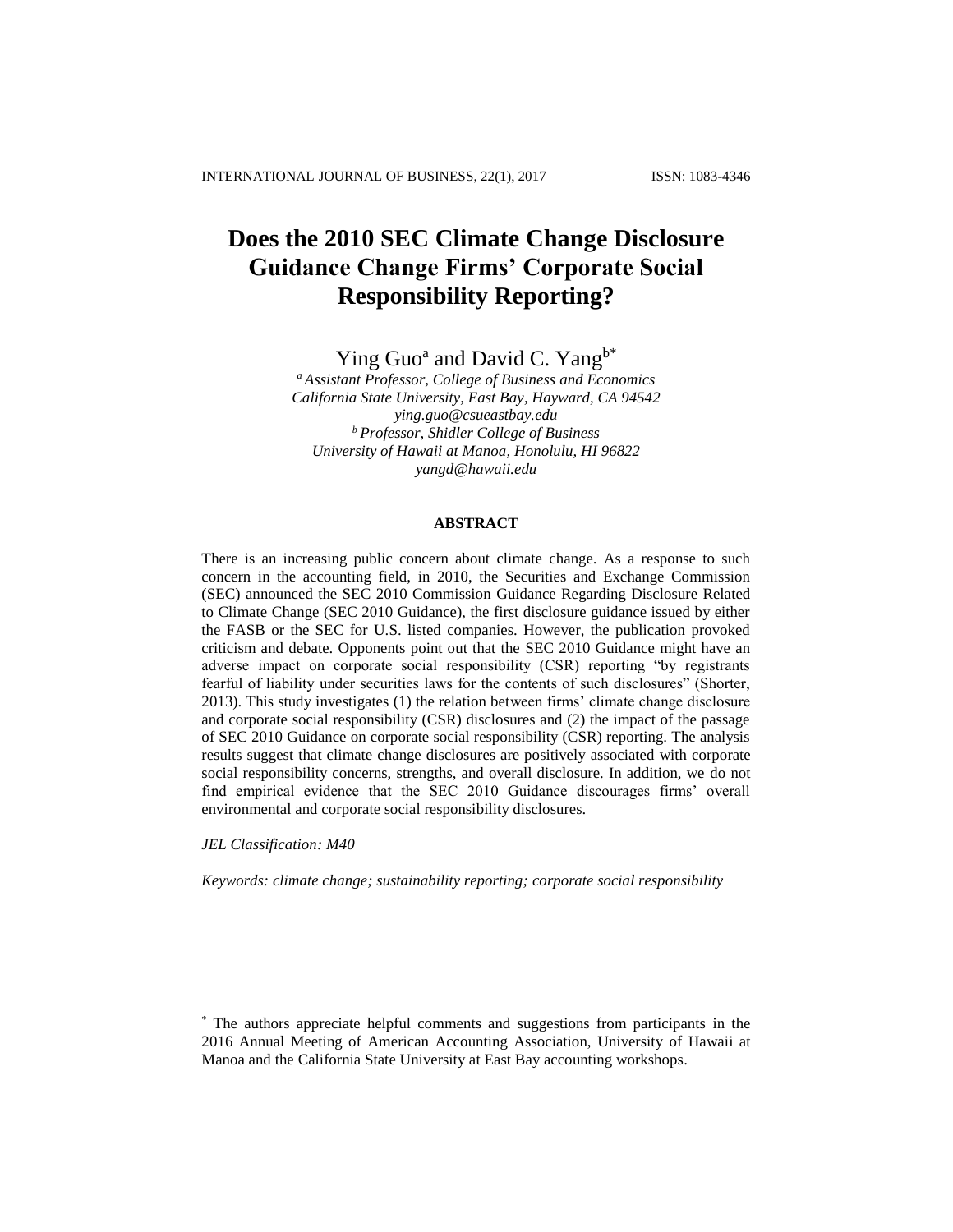## **I. INTRODUCTION**

Climate change has emerged as a critical issue that is studied in relation to agriculture, terrestrial ecosystems, marine and fisheries, water, forestry, energy, tourism, economics, human health, and other areas. However, there is scarce research on the impact of climate change as it relates to accounting (e.g., climate change and firms' financial and environmental performance or climate change and corporate reporting), even though the generally accepted reality of climate change (i.e., ecological issues, economic concerns, and political agendas) has uncovered accounting issues that raises research questions for the academic accounting community.

Climate change threatens companies' operations, development, and profitability. A study by the consulting firm Mercer suggests that climate change could increase investment portfolio risk by 10% over the next two decades (Coburn, Donahue, and Jayanti, 2011). In addition, a global executive survey revealed that 50% of executives list environmental issues among the foremost risks that might hurt stockholder value (Bonini, Mendonca, and Rosenthal, 2008). Under these circumstances, stakeholders and investors encourage environmentally and socially responsible business practices, and are demanding sound environmental and social responsibility disclosure from corporations. For example, a group of investors including Ceres-led Investor Network on Climate Risk (INCR), BlackRock, British Columbia Investment Management Corporation, and the AFL-CIO Office of Investment has proposed a sustainability disclosure listing standards for U.S. and international stock exchanges in order to develop uniform sustainability reporting standards for all stock exchanges (EcoWatch, 2013).

Notably, on February 8, 2010, in response to the urgency of climate change and the increasing demand for climate change disclosure in the public interest, the SEC issued an interpretive release (Nos. 33–9106; 34–61469; FR–82) titled *Commission Guidance Regarding Disclosure Related to Climate Change* (hereafter, SEC 2010 Guidance). The SEC 2010 Guidance highlights public companies' obligations under securities laws and SEC regulations to disclose to investors material information concerning risks and opportunities related to climate change. Currently, this is the only U.S. accounting report standard that emphasizes climate change disclosure.

The SEC 2010 Guidance specifies that companies (registrants) should consider four main possible climate change impact criteria in determining whether the disclosure requirement has been triggered: (a) the impact of newly developed or updated climate change legislation and regulation; (b) the impacts of international accords on climate change; (c) the indirect consequences of regulations or business trends resulting from climate change; and (d) the physical impact of climate change. Unless management determines that a material effect from the above climate change concerns is not reasonably likely, disclosure of climate change issues is required.

Unlike other mandatory disclosure rules, the SEC 2010 Guidance does not create any new laws or regulations. It simply serves as a reminder that climate risk disclosure is a matter of compliance with existing legal obligations, a corporate strategy, and a response to investors' increasing concerns (Coburn et al., 2011). How this guidance influences corporate disclosure is unclear. In addition, the SEC 2010 Guidance itself is controversial. The five-member SEC commission passed it with a split vote, three to two. Moreover, in 2012, congress attempted to repeal it (S. 1393 and H.R. 2603). The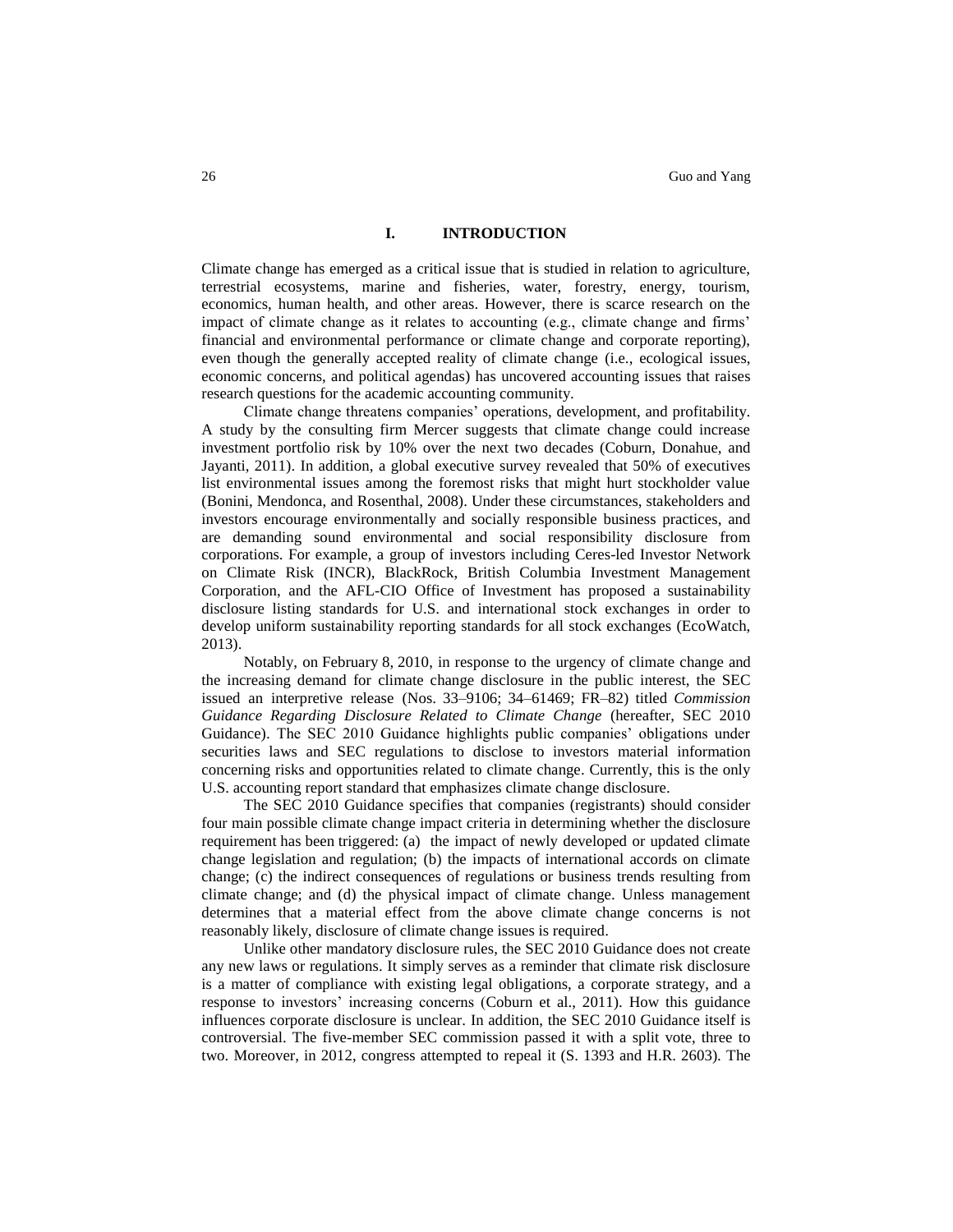opponents of this guidance are concerned about the discouraging effect of the Guidance on corporate social responsibility disclosure (Shorter, 2013).

Therefore, studies on corporate reporting behavior have become invaluable tools for policy makers and others in helping public interest groups evaluate its effectiveness and impact, and in further analyzing the costs and benefits of additional disclosure. Since the SEC 2010 Guidance effective date of February 8, 2010, only a few descriptive studies have investigated its effectiveness and impact (Coburn et al., 2011; Davis Polk and Wardwell, 2011; Karol, 2011; Shorter, 2013). The results of these studies are decidedly conflicting. An examination of the Coburn et al. (2011) study reveals that it relied only on 2010 SEC filings data submitted immediately after the guidance was issued. In order to draw a valid conclusion, data covering a longer period should be investigated. Furthermore, in these studies, no univariate or multivariate analyses was applied, and both financial and non-financial factors were not carefully investigated. In short, these studies suffer from limitations of the sample and the research methodologies.

This study incorporates data over a longer period (from 2007 to 2012) and applies multivariate analysis to answer the research questions on the effectiveness and impact of the SEC 2010 Guidance. Further, it compares not only climate change disclosure groups and nondisclosure groups but also sub-samples before and after February 8, 2010, the effective date of the SEC 2010 Guidance. Through a comparison of climate change disclosure and nondisclosure firms, this study extends the understanding of the impact of climate change disclosure.

This study contributes to the body of accounting research in several ways. First, it helps evaluate the impact of the 2010 SEC Guidance on corporate annual reporting. Three descriptive studies (Coburn et al., 2011; Davis Polk and Wardwell, 2011; Karol, 2011) have investigated the impact of the Guidance, but they report conflicting results. By incorporating financial data from COMPUSTAT and comparing data before and after the February 8, 2010 effective date, this study adopts a longer time span for the sample. The results provide policy makers important insights into standard setters' evaluations of the newly-passed policy. Second, this study focuses on climate change disclosure, a newly emerging area in firm reporting. We examine the relation between climate change disclosure and corporate social responsibility disclosure. The results provide empirical evidence as to firms' behaviors in disclosing climate-change-related information. The findings add to the research on corporate disclosure. In addition, although multiple theoretical frameworks have been developed in the corporate disclosure literature, this study employs stakeholder theory and tests the validity of this framework in the scenario of climate change reporting.

The rest of this paper is organized in the following manner: Section II provides the literature review and hypothesis development; Section III introduces the research methodology; Section IV provides the data sources, sample, and data analysis; Section V shows robust test results of the hypotheses; and Section VI concludes the paper.

# **II. LITERATURE REVIEW AND HYPOTHESIS DEVELOPMENT**

#### **A. Motives for Environmental Disclosure**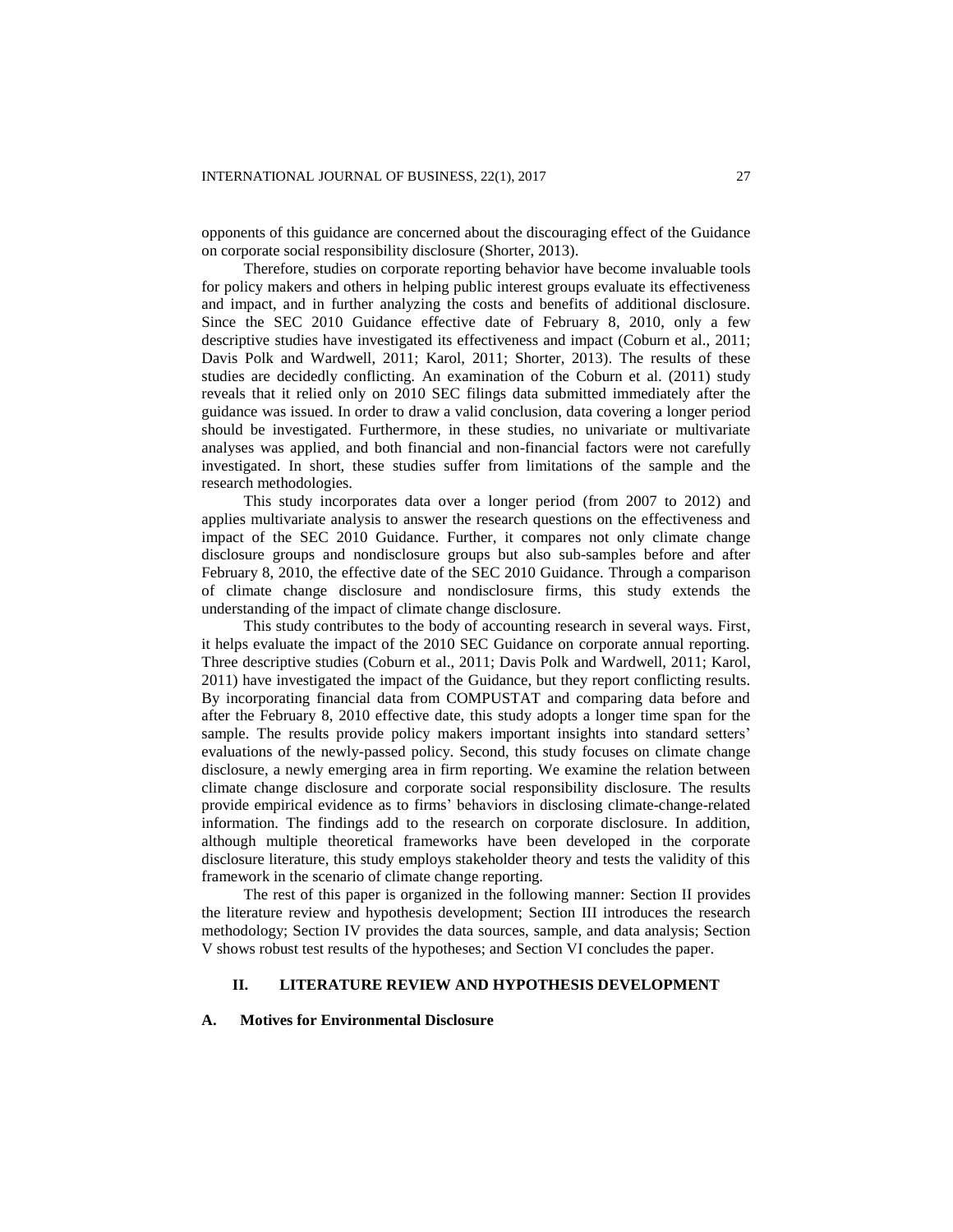Rather than create new laws or amend prior rules for firms' SEC filings, the SEC 2010 Guidance highlights legislative liabilities from existing laws when firms fail to disclose climate-change-related information. Management makes the final call on whether a firm discloses climate change information based on a judgment of its likelihood and materiality and on a cost-benefit analysis. Thus, the theoretical frameworks developed in voluntary disclosure of CSR (including economic, social, and environmental aspects) apply to the study of climate change disclosure. Climate changes are widely recognized as environmental, and therefore a corporate social responsibility issue. Thus, we think it is appropriate to apply theoretical frameworks developed in voluntary CSR or environmental disclosure to study climate change disclosure and its relation to CSR disclosure.

In particular, for studies on environmental disclosure, the generally accepted categorization method is to divide the theoretical frameworks into two main streams (Araya, 2006; Cormier and Magnan, 1999; Reverte, 2009). The first stream (also referred to as the positive accounting perspective) was developed from the classical economic domain, including agency theory (Freidman, 1962, 1970), signaling theory (Bini, Giunta, and Dainelli, 2011; Spence, 1973; Yekini and Jallow, 2012), and the cost-benefit framework (Cormier and Magnan, 1999 and 2003). Rather than starting from fundamental economics, the second stream of theory views CSR/environmental disclosure as the outcome of social contracts between organizations and societal groups. It is considered a systems-oriented theory, including legitimacy theory (Deegan, 2002; Gray, Kouhy, and Lavers, 1995; Patten, 1991), political economy theory (Cooper and Sherer, 1984; Tinker, Neimark, and Lehman, 1991), and stakeholder theory (Freeman, 1984; Mitchell, Agle, and Wood, 1997; Roberts, 1992). According to Gray et al. (1995), legitimacy theory and stakeholder theory were both developed from and based on the political economy theory framework.

Other classifications of CSR and environmental disclosure theory exist. For example, Finch (2005) classifies the motives for CSR as the agency view (Freidman, 1962, 1970), the corporate social performance view (Carroll 1979; Preston, 1978), the resource-based view (Russo and Fouts, 1997), the supply and demand view (McWilliams and Siegel, 2001), and the stakeholder view (Freeman, 1984).

The corporate social performance view developed out of research by Preston (1978) and Carroll (1979). Carroll (1979) divides CSR into four types: economic, legal, ethical, and discretionary. Among these four responsibilities, economic and legal are socially required, ethical is socially expected, and discretionary is socially desired (Jamali, 2008). Similar to the legitimacy view, the corporate social performance view emphasizes the integrated corporate philosophy of social responsibility and predicts financial success for socially responsible firms. By doing "good", these firms do "well." Pava and Krausz (1996) confirm the positive association between CSR and firms' financial performance. They conclude that "a conscious pursuit of corporate social responsibility" (p. 321) results in financial success.

The resource-based view was first introduced in industrial organization research (Bain, 1959). From a resource-based perspective, the corporation is treated as a portfolio of resources. It is critical for a corporation to become a valuable "resource" to the stakeholders in order for business survival and success. Russo and Fouts (1997) adopt a resource-based framework to explain the positive association between corporate environmental and economic performance through enhanced competitive advantage.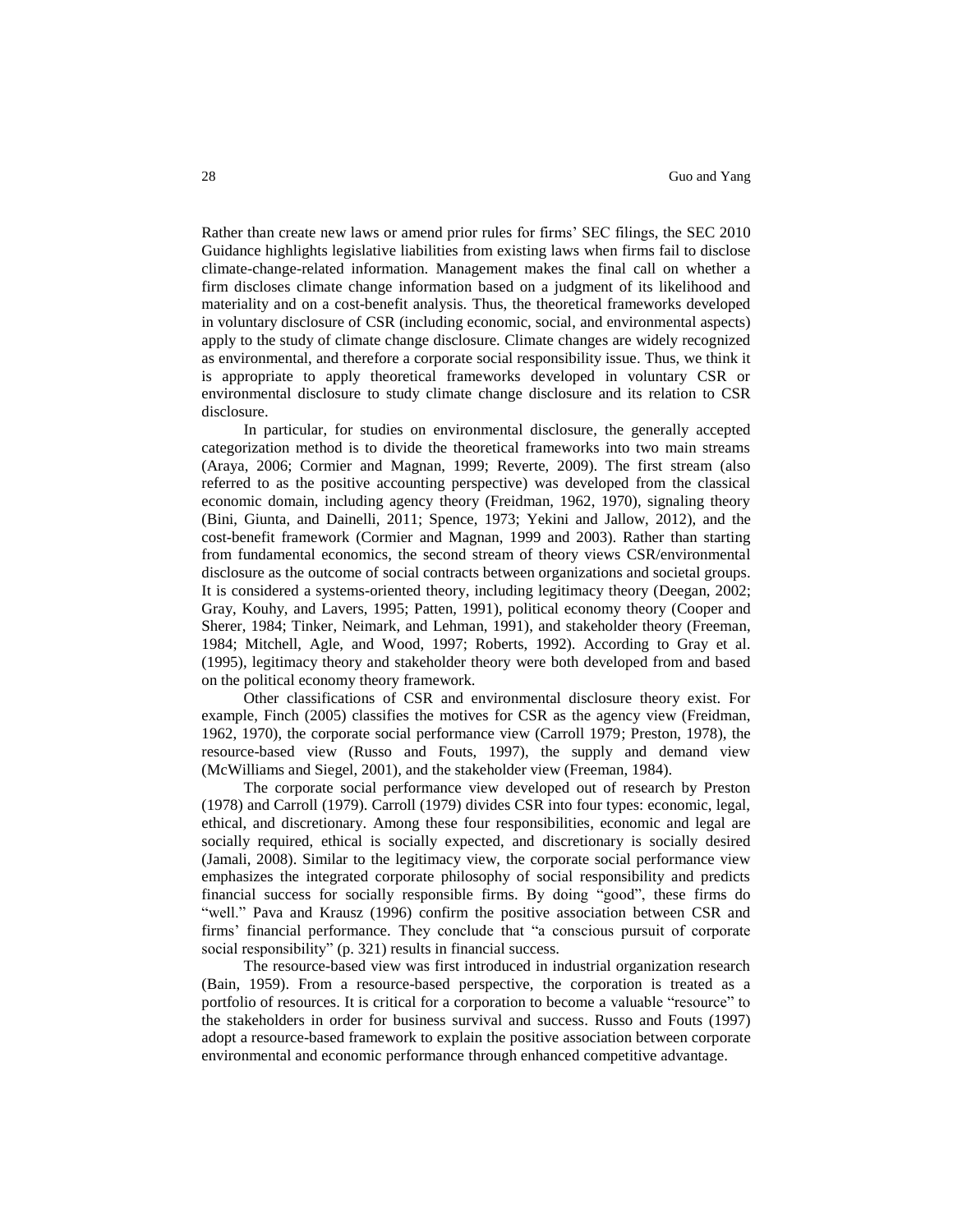McWilliams and Siegel (2001) developed the supply and demand view to explain CSR. Beginning with an analysis of the supply-side of resource-based theory, McWilliams and Siegel use the supply and demand theory framework to suggest that there is an optimizing level of CSR investment that maximizes operation profit and satisfies stakeholders' expectations of CSR. Importantly, as Reverte (2009) suggests, these distinct views "should not be seen as competing perspectives, but rather as alternative ways of comprehending and studying organizational decisions to disclose different kinds of information to the public" (p. 354).

# **B. Hypothesis Development: Impact of the SEC 2010 Guidance on Corporate Social Responsibility Disclosure**

Many researchers favor the stakeholder theory of the motivation for corporate social responsibility disclosure because its theoretical framework takes into account the different needs of various stakeholder groups. Considering stakeholders such as the SEC, present or potential shareholders who are sensitive to environmental issues or corporate social responsibility, we adopt the stakeholder theory to explain firms' corporate social responsibility disclosure. Under stakeholder theory, the continuous operation of the firm depends on an optimal relationship with its various stakeholder groups (Reverte, 2009). The firm responds to the demands of key stakeholder groups and modifies the expectations of stakeholders through strategic actions.

Wartick and Cochrane (1985) outlined four main strategies for responding to stakeholders' expectations: reactive, defensive, accommodative, and proactive. Defensive and accommodative strategies are the most prevalent in studies of voluntary disclosure. In the defensive and compliance strategies, companies with poor corporate social responsibility performance attempt to justify their problems through voluntary disclosure. Firms who mention an adverse impact from climate change in their annual reports (often included in the Risk Factor section in the 10-K) frequently discuss the same issue as a concern in their CSR reports. Thus, a positive association exists between a firm's climate change disclosure and corporate social responsibility concerns. The corresponding hypothesis follows:

H1a: Climate change disclosure is positively associated with a firm's corporate social responsibility concerns.

In the accommodative reporting strategy, companies with good corporate social responsibility performance records differentiate themselves from those with poor corporate social responsibility performance through voluntary corporate social responsibility disclosure. Firms taking measures to react to climate change (such as adopting clean energy or decreasing green gas emissions) are most likely to mention their climate change response in their CSR reports as well. Thus, it is expected that a positive correlation exists between firms' climate change disclosures and corporate social responsibility strengths. The hypothesis for the relationship between corporate social responsibility strengths and climate change disclosure states as follows:

H1b: Climate change disclosure is positively associated with a firm's corporate social responsibility strengths.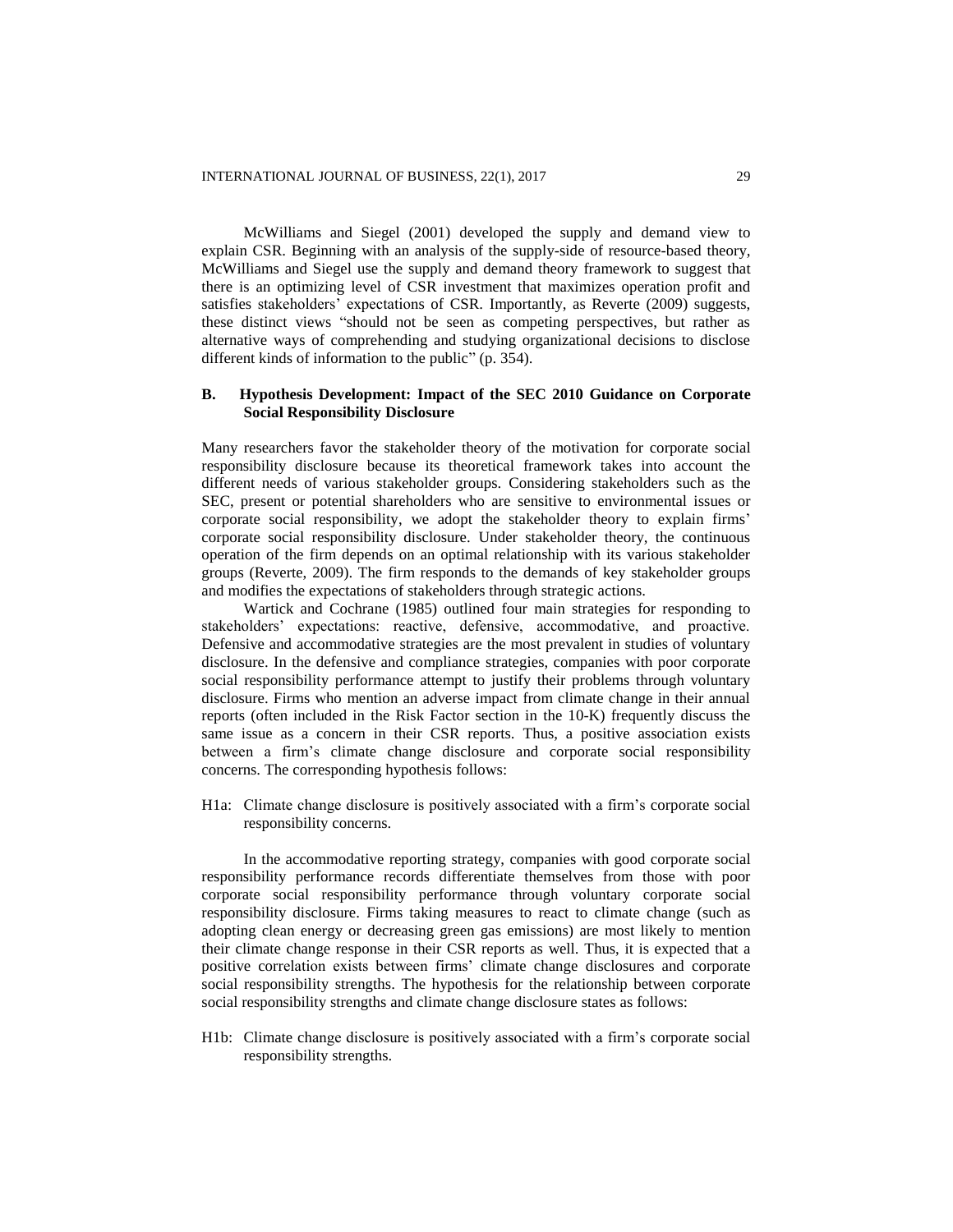Based on stakeholder theory, firms engaged with climate change disclosure (either due to climate change concerns or preventive measures) tend to increase CSR disclosure. Therefore, we propose the following hypothesis on the relation between corporate social responsibility disclosure and climate change disclosure:

H1c: Climate change disclosure is positively associated with a firm's corporate social responsibility disclosure.

There is no clear indication that stakeholders' expectations for CSR change significantly because of the passage of the SEC 2010 Guidance; therefore, according to stakeholder theory, CSR reporting behavior should not change significantly after its effective date, an expectation that is controversial. The concern is that the SEC 2010 Guidance deters CSR reporting. We propose that there is no significant change in CSR before and after the SEC 2010 Guidance. This study tests the following null hypothesis:

H2: Climate change disclosure firms are not less likely to report CSR after the SEC 2010 Guidance effective date.

## **III. RESEARCH METHODOLOGY**

We conduct three tests to investigate the association between firms' climate change disclosure and CSR disclosure. The models are shown below. Our complete samples include all observations for companies listed in the SEC EDGAR database, merging with the COMPUSTAT and KLD STATS databases for other necessary variables for years 2007-2012.

$$
CSR\_CON_{i,t} = \alpha_0 + \beta_0 CCD_{i,t} + \beta_1 SIZE_{i,t} + \beta_2 env_{SEN_{i,t}} + \beta_3 ROE_{i,t} + \beta_4 LEV_{i,t} + \beta_5 MTB_{i,t} + \sum j \beta_{6j} YEAR_{i,t,j} + \sum l\beta_{7l} IND_{i,t,l+\epsilon_{i,t}}
$$
(1)

$$
CSR\_STR_{i,t} = \alpha_0 + \beta_0 CCD_{i,t} + \beta_1 SIZE_{i,t} + \beta_2 EW_{SEN_{i,t}} + \beta_3 ROE_{i,t} + \beta_4 LEV_{i,t} + \beta_5 MTB_{i,t} + \sum j \beta_{6j} YEAR_{i,t,j} + \sum l\beta_{7l} IND_{i,t,l+\epsilon_{i,t}}
$$
(2)

$$
CSR_{\mathbf{IOTAL}_{i,t}} = \alpha_0 + \beta_0 CCD_{i,t} + \beta_1 SIZE_{i,t} + \beta_2 END_{SEN_{i,t}} + \beta_3 ROE_{i,t} + \beta_4 LEV_{i,t} + \beta_5 MTB_{i,t} + \sum j \beta_{6j} YEAR_{i,t,j} + \sum l\beta_{7l} IND_{i,t,l+\epsilon_{i,t}}
$$
(3)

where CSR\_STR  $_{i,t}$  equals the gross index number of CSR strength for firm i in the year of t, CSR\_CON<sub>i,t</sub> the gross index number of CSR concern for firm i in the year of t, and CSR TOTAL i,t the total of CSR STR  $_{i,t}$  and CSR CON<sub>i,t</sub>. The KLD STATS database is needed to generate the dependent variables CSR strength (CSR\_STR), CSR concern (CSR\_CON) and total CSR disclosure score (CSR\_TOTAL). Based on a firm's CSR disclosure, the KLD STATS database provides its performance score on the environment, on corporate governance, on the community, on employee relations, on diversity, on human rights, and on aspects of its products. In prior literature, KLD CSR scores are often used to proxy firms' CSR performance. They can also serve as proxies of the firms' disclosure on CSR performance (Cho et al., 2013). The total strength and concern indexes are utilized to compute the CSR strength (CSR\_STR) and CSR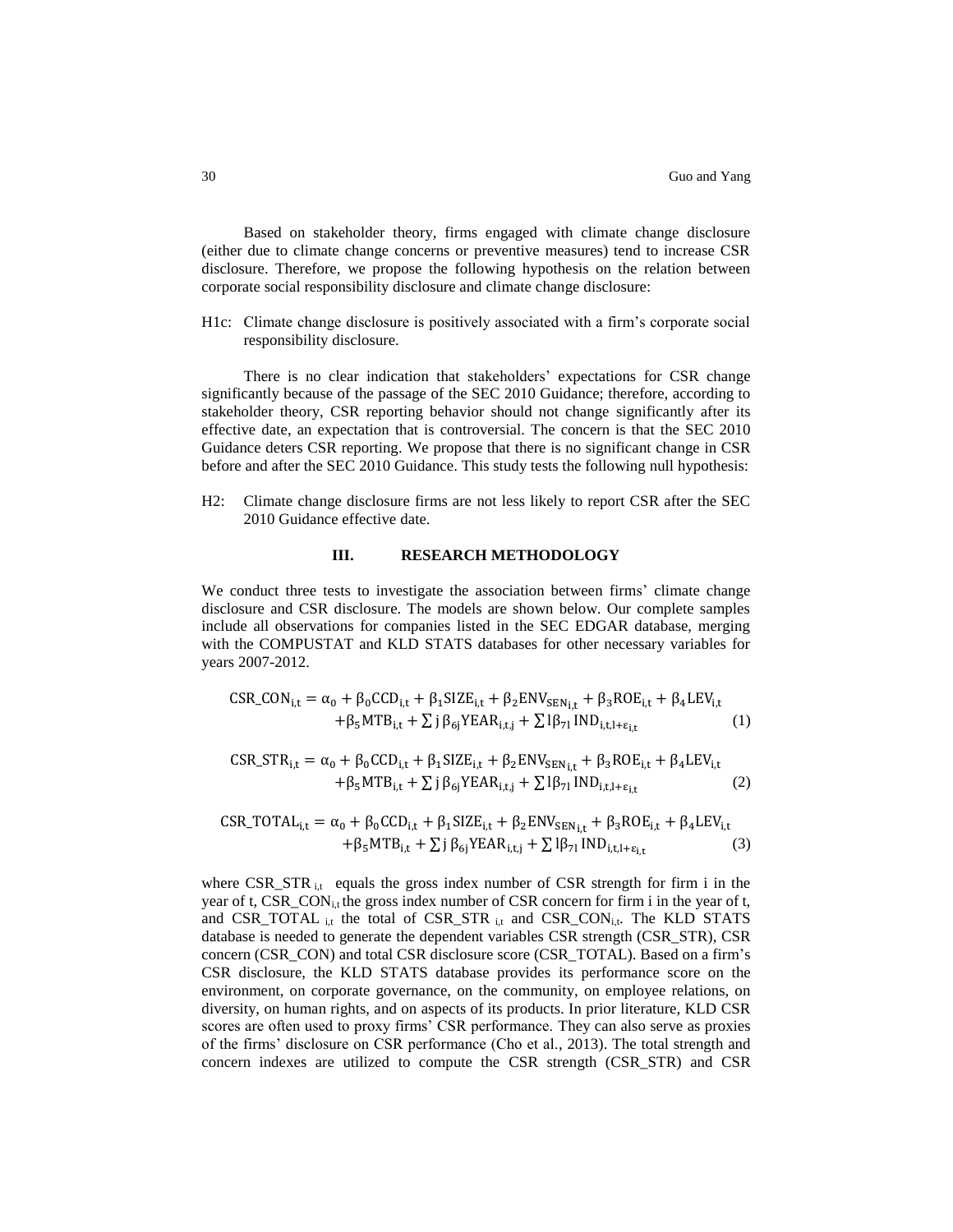concern (CSR\_CON) variables. We scaled these two variables with the total number of items included in the same category (environment, corporate governance, community, employee relations, diversity, human rights, and product aspects) following earlier literature. This measure helps mitigate the impact from the index construction change in the KLD STATS database. The overall CSR score (CSR\_TOTAL) is calculated as the sum of CSR\_STR and CSR\_CON as in Cho et al. (2013). The independent variables here are CCD, which is a  $(0, 1)$  dichotomous variable, created to denote the firms' climate change disclosure choice. For those firms that disclose climate change issues in their 10-K filed with the SEC, CCD is equal to 1. Otherwise, CCD is equal to 0. If climate change disclosure is positively associated with a firm's corporate social responsibility concerns, strengths, and total disclosure, we expect the coefficients of CCD in models (1), (2) and (3) to be positive and statistically significant.

Various firm and industry characteristics are believed to influence the costs and benefits of nonfinancial disclosure (e.g., environmental and CSR disclosure) and therefore affect corporate reporting strategy: firm size, environmental sensitivity, financial performance, and leverage ratio (Cormier and Magnan, 1999, 2003; Gray et al., 1995; Hackston and Milne, 1996; Reverte, 2009). Firm size (SIZE) is measured by the log of revenues (LOGREV), following Dawkins and Fraas (2011). Return on equity (ROE) is employed as a proxy for firms' financial performance, measured by income before extraordinary items divided by total equity (Bansal and Clelland, 2004; Dawkins and Fraas, 2011). LEV, a leverage proxy, is defined as total liabilities divided by total stockholders' equity. ENV\_SEN is constructed to capture the industry effect. The industries are divided into two categories: environmentally sensitive and non-environmentally sensitive industries (Ahmad, Hassan, and Mohammad, 2003; Reverte, 2009). According to Reverte's classification, environmentally sensitive industries, which include mining, oil and gas; chemicals; forestry and paper; steel and other metals; electricity; gas distribution; and water, can be categorized as chemical (2-digit SIC 28), oil and gas (2-digit SIC 13), water (3-digit SIC 208), and steel and metals (2-digit SIC 33/34). The industries that do not fall in the above list are identified as non-environmentally sensitive. Financial institutions and firms in highly regulated industries (SIC codes 6000-6999, 4800-4999, and 4000-4490) were deleted according to previous literature. ENV\_SEN is set to one for environmentally sensitive industries and to zero otherwise. This study also controls for the market to book ratio (MTB) because previous accounting literature has suggested that MTB affects accounting choice.

In order to test whether the SEC 2010 guidance deters corporate voluntary reporting, the following models are used for all observations that disclose climate change information in the 10-K SEC filings (CCD  $=$  1), merging with COMPUSTAT and KLD for years 2007-2012:

$$
CSR\_TOTAL_{i,t} = \alpha_0 + \beta_0 CCDAGA_{i,t} + \beta_1 SIZE_{i,t} + \beta_2 EW_{SEN_{i,t}} + \beta_3 ROE_{i,t} + \beta_4 LEV_{i,t} + \beta_5 MTB_{i,t} + \sum j \beta_{6j} YEAR_{i,t,j} + \sum l\beta_{7l} IND_{i,t,l+\epsilon_{i,t}}
$$
\n(4)

The dependent variable in model (4) is CSR\_TOTAL. The independent variable is climate change disclosure after the SEC Guidance is announced (CCDAGA),  $CCDAGA = 1$  if the firm provides climate change information in its annual financial report after February 8, 2010, and 0 otherwise. If the SEC 2010 Guidance has a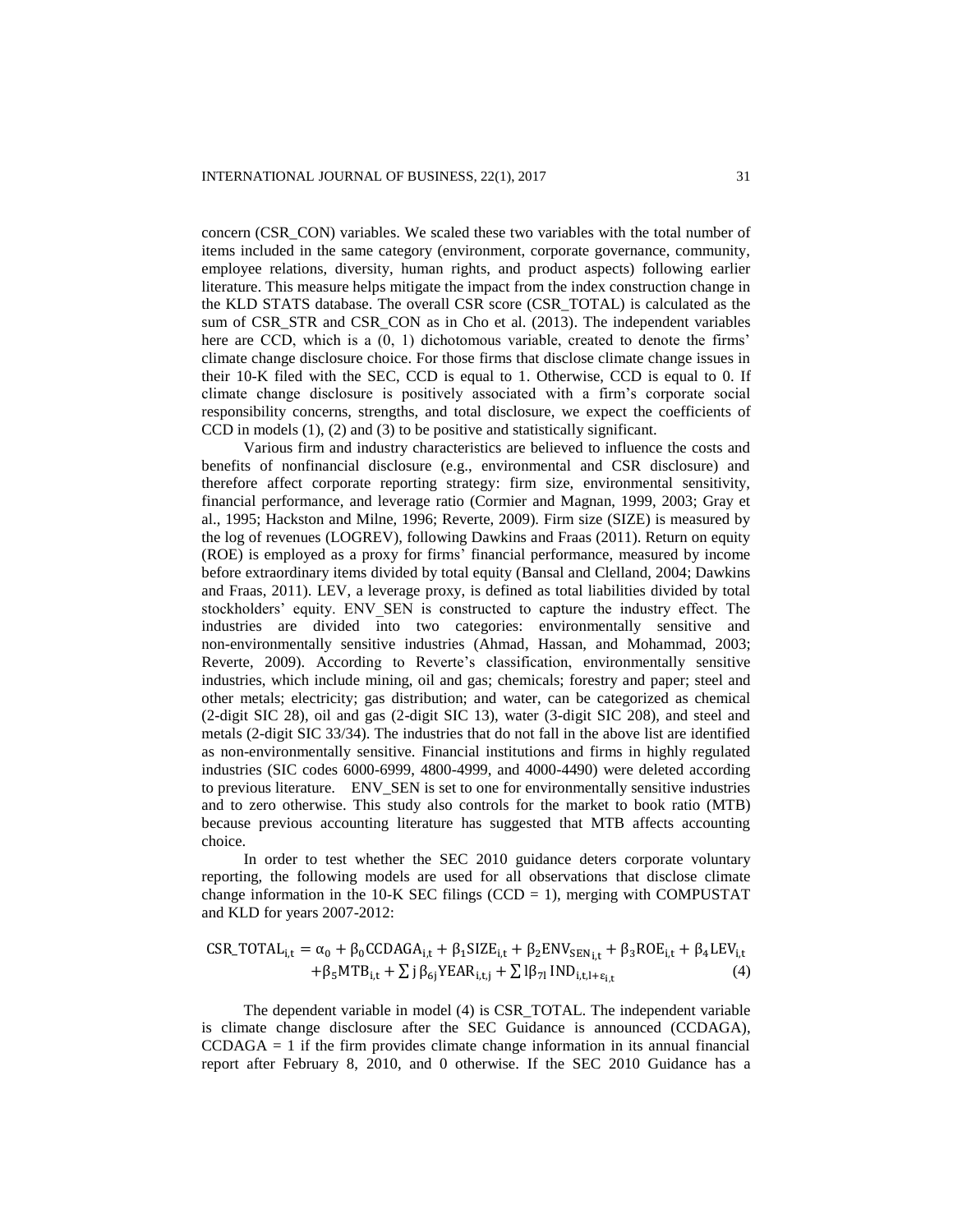negative impact on environmental disclosure and CSR reporting, the coefficients of CSR TOTAL will be negative and significant.

# **IV. SAMPLE AND DATA ANALYSIS**

#### **A. Sample and Data Description**

In this study, the LexisNexis search engine is first used to find the firms that disclose climate change information in their 10-K SEC filings from 2007 to 2012, using the key word "Climate Change" within "10-K" filing under the advance search function. The LexisNexis search provides 5,010 firm-year observations with a valid Central Index Key (CIK) given by SEC for further data processing. The data cover 2,122 reporting entities.

In order to obtain sufficient financial data to construct the necessary variables for the analysis, this study merges the climate change disclosure company list with the COMPUSTAT data set by CIK and fiscal year. After merging with COMPUSAT for years 2007-2012, the reporting sample contains 3,875 firm-year observations from 1,453 firms that disclose climate change information in their 10-K forms. Among these 3,875 observations, 78% are filed on dates after February 8, 2010 (the SEC Climate Change Disclosure Guidance effective date). This statistic implies that the SEC 2010 Guidance does encourage corporate climate change disclosure.

The data set for further analysis includes only the firms with all available variables for calculating the independent and control variables (e.g., SIZE, ROE, LEV, ENV\_SEN, and MTB). Then the data set is merged with the KLD STATS Environmental, Social, and Governance Index, which can be used to compute CSR\_CON, CSR\_STR, and CSR\_TOTAL. While merging the COMPUSTAT and KLD databases, we retained the non-reporting firms to serve as a control sample. The final dataset contains 10,073 observations, including 1,496 climate change reporting samples from 609 firms. Among these 10,073 firm-year observations, 6,991 are from non-reporting firms in the sample period (the never-reporting firm sample). The whole data set (the full sample) is used to test the hypotheses.

The descriptive statistics for the main variables in the regression are shown in Table 1, Panel A. The descriptive statistics for the reporting sample are in the left panel and the never-reporting sample in the right panel. The results suggest that the size of climate change disclosure firms (with a mean of 7.4424) is larger than that of the never-reporting firms (with a mean of 6.3441). The climate change disclosure firms are more likely to be in an environmentally sensitive industry (with a mean ENV\_SEN of 0.3656) than control sample firms (with a mean ENV\_SEN of 0.1688). Further, the climate change disclosure reporting firms are more profitable and have higher leverage ratios, as shown in Table 1, Panel B. In addition, the mean and median of CCDAGA reveals an increasing trend for climate change reporting after the SEC 2010 Guidance. Climate change disclosure firms also display characteristics of high CSR concerns (0.3823 and 0.2538, concerns score for the reporting sample and control sample, respectively), high CSR strength (0.3206 and 0.1635, for the reporting sample and control sample, respectively) and high CSR total score (0.7028 and 0.4163, for the reporting sample and control sample, respectively).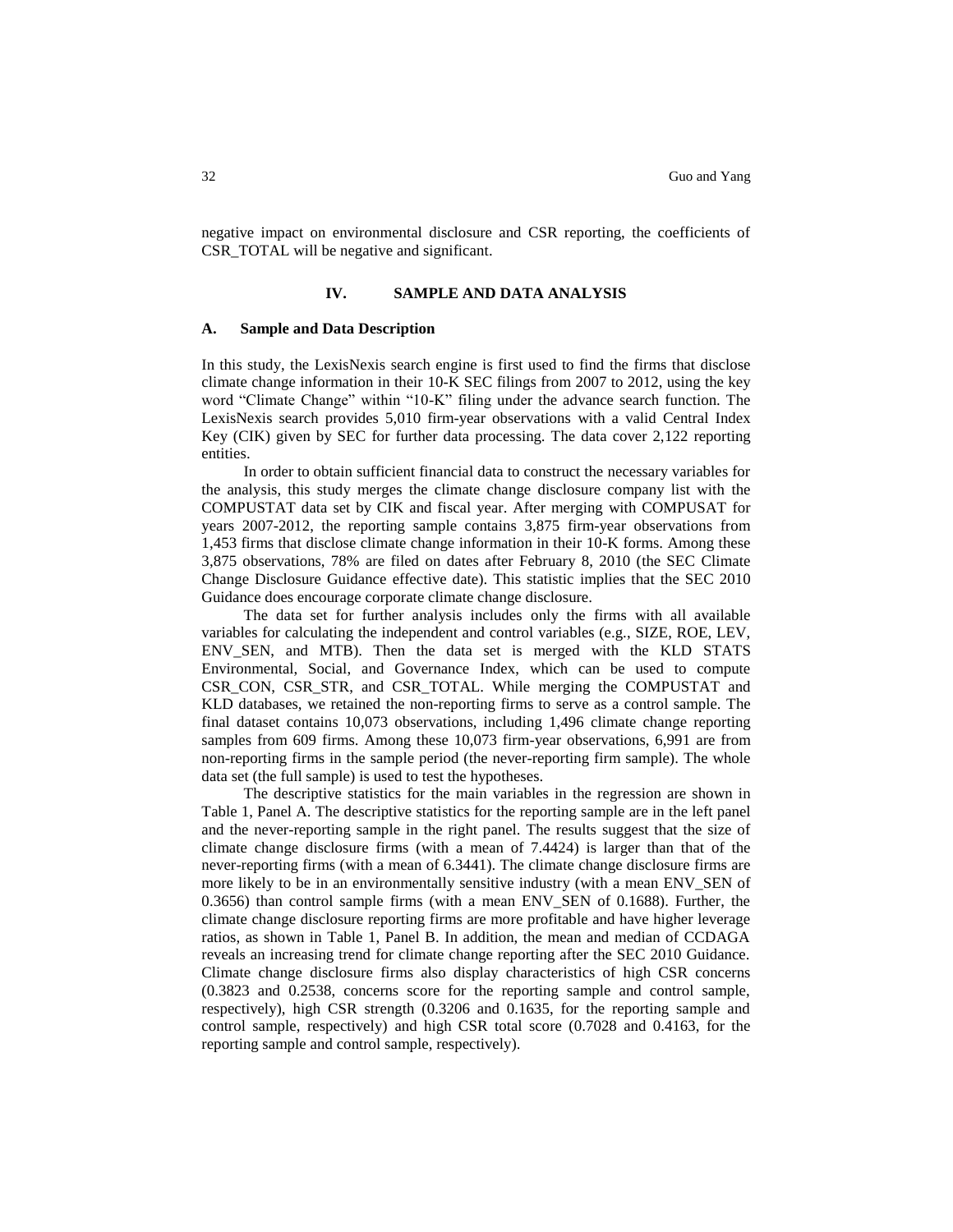# INTERNATIONAL JOURNAL OF BUSINESS, 22(1), 2017 33

# **Table 1** Descriptive and correlation analysis of sample

Panel A: Descriptive statistics of reporting sample and control sample

| Reporting sample |      |        | Control sample (Never-reporting sample) |          |      |           | Non-reporting sample |                |      |           |          |                |
|------------------|------|--------|-----------------------------------------|----------|------|-----------|----------------------|----------------|------|-----------|----------|----------------|
| Variables        | N    | Mean   | Std. Dev                                | Median   | N    | Mean      | Std. Dev             | Median         | N    | Mean      | Std. Dev | Median         |
| CSR CON          | 1496 | 0.3823 | 0.3674                                  | 0.2857   | 6991 | 0.2528    | 0.2219               | 0.2857         | 8577 | 0.2723    | 0.2394   | 0.2857         |
| CSR_STR          | 1496 | 0.3206 | 0.5178                                  | 0.1429   | 6991 | 0.1635    | 0.3148               | $\overline{0}$ | 8577 | 0.1812    | 0.3380   | $\theta$       |
| <b>CSR TOTAL</b> | 1496 | 0.7028 | 0.7669                                  | 0.4286   | 6991 | 0.4163    | 0.4305               | 0.2857         | 8577 | 0.4534    | 0.4678   | 0.2857         |
| <b>CCDAGA</b>    | 1496 | 0.8362 | 0.3702                                  |          | 6991 | 0.4975    | 0.5000               | $\overline{0}$ | 8577 | 0.4722    | 0.4993   | $\overline{0}$ |
| <b>SIZE</b>      | 1496 | 7.4424 | 1.8543                                  | 7.3864   | 6991 | 6.3441    | 1.8011               | 6.4021         | 8577 | 6.5331    | 1.8336   | 6.5705         |
| <b>ENV SEN</b>   | 1496 | 0.3656 | 0.4818                                  | $\Omega$ | 6991 | 0.1688    | 0.3746               | $\Omega$       | 8577 | 0.1954    | 0.3965   | $\overline{0}$ |
| <b>ROE</b>       | 1496 | 0.0046 | 0.2118                                  | 0.0504   | 6991 | $-0.0284$ | 0.2471               | 0.0379         | 8577 | $-0.0274$ | 0.2562   | 0.0411         |
| <b>LEV</b>       | 1496 | 0.2265 | 0.1782                                  | 0.2104   | 6991 | 0.1594    | 0.1970               | 0.0880         | 8577 | 0.1695    | 0.1949   | 0.1134         |
| <b>MTB</b>       | 1496 | 1.6129 | 0.8472                                  | 1.3885   | 6991 | 2.0940    | 1.4233               | 1.6050         | 8577 | 2.0099    | 1.3567   | 1.5482         |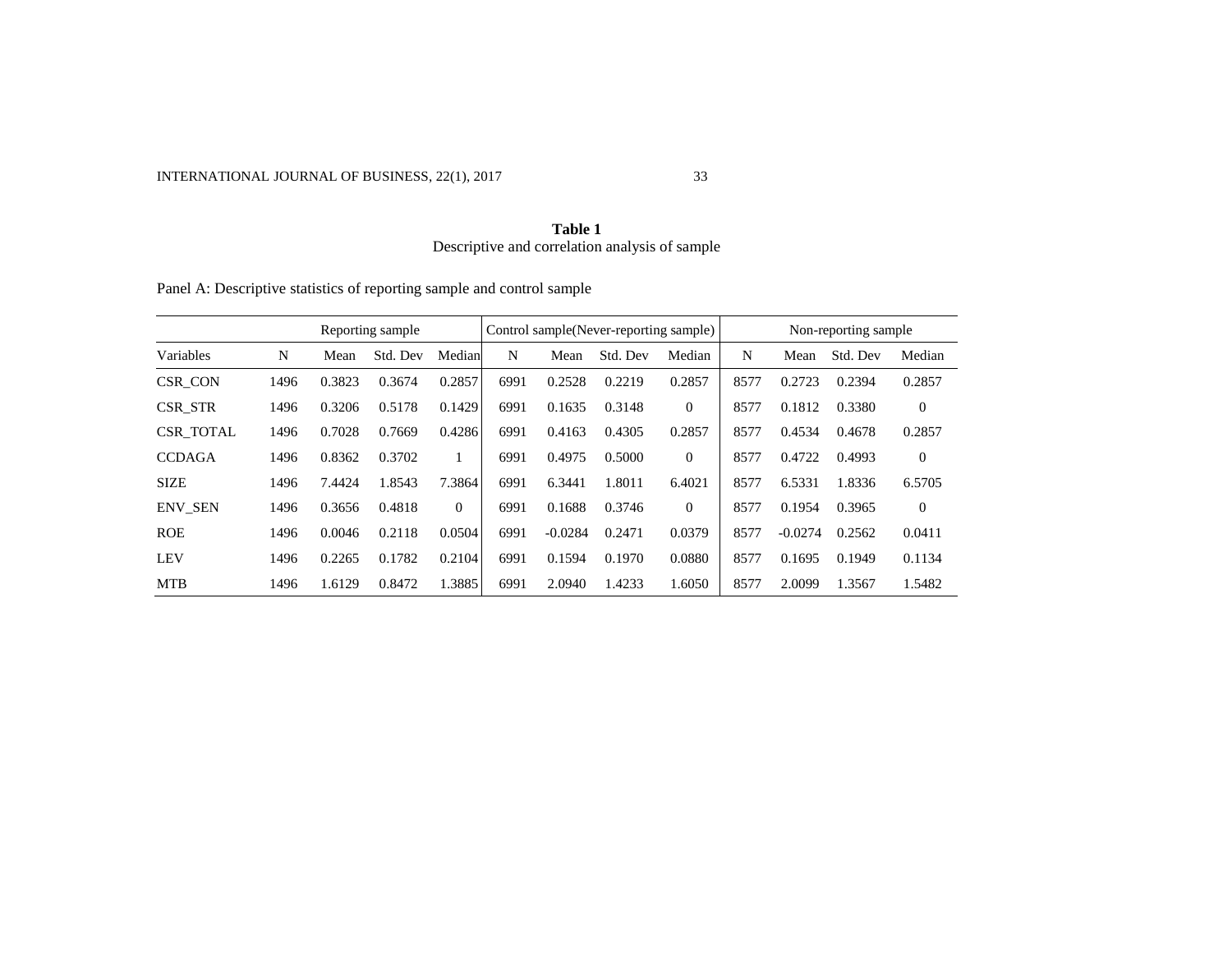Panel B: Pearson correlation coefficient between variables from full sample in analysis

|                 | (2)   | (3)   | (4)      | (5)   | (6)      | (7)      | (8)      | (9)      |
|-----------------|-------|-------|----------|-------|----------|----------|----------|----------|
| $(1)$ CSR CON   | 0.361 | 0.754 | $-0.021$ | 0.406 | 0.061    | 0.022    | 0.089    | $-0.099$ |
| $(2)$ CSR STR   | 1     | 0.885 | 0.000    | 0.511 | 0.013    | 0.066    | 0.039    | $-0.005$ |
| $(3)$ CSR TOTAL |       |       | $-0.010$ | 0.563 | 0.039    | 0.057    | 0.072    | $-0.053$ |
| $(4)$ CCDAGA    |       |       |          | 0.020 | 0.032    | 0.112    | 0.010    | 0.011    |
| $(5)$ SIZE      |       |       |          |       | $-0.188$ | 0.177    | 0.224    | $-0.300$ |
| $(6)$ ENV SEN   |       |       |          |       |          | $-0.054$ | 0.081    | 0.127    |
| (7) ROE         |       |       |          |       |          |          | $-0.140$ | 0.080    |
| $(8)$ LEV       |       |       |          |       |          |          |          | $-0.182$ |
| $(9)$ MTB       |       |       |          |       |          |          |          |          |

The Pearson correlation table is presented in Table 1, Panel B. The correlation coefficients do not show severe multicollinearity among the independent variables: the largest correlation exists between SIZE and MTB, with a coefficient of -0.2998. This result suggests that multicollinearity is not a big concern for the analysis.

#### **B. The Relation between CSR and Climate Change Disclosure (H1a-H1c)**

#### **1. Univariate Analysis**

To investigate the association between climate change disclosure in firms' SEC 10-K filing and corporate CSR disclosure, this study first contrasts the climate-change reporting sample (1,496) and non-reporting sample (8,577). The results are presented in Table 2.

Both the mean and median of the climate change disclosure sample are larger than those of the non-disclosure sample. The t-test and Wilcoxon rank-sum test are both significant and p-values are less than 0.01. These results suggest that the reporting sample is associated with higher CSR concern, strength, and overall disclosure scores. In an untabulated sensitivity test, we also compare the reporting sample (1,496) with the control sample (6,991 only from never-reporting firms) and perform the t-test and Wilcoxon test. The results are consistent.

#### **2. Regression Analysis**

Hypotheses H1a–H1c are tested with models  $(1)$  -  $(3)$  in Section III. The dependent variables are CSR\_CON, CSR\_STR and CSR\_TOTAL and the independent variable is CCD. We predict that the coefficients of CCD in the models are positive and significant. During the data analysis, the sample is clustered by firm to eliminate uncontrolled firm-specific factors. The regression results are listed in Table 2.

As the results in Table 3 show, the coefficient of CCD in model (1) is 0.0350, which is statistically significant at the 0.01 level, supporting hypothesis H1a: climate change disclosure firms tend to report more CSR concerns. The coefficient of CCD in model (2) is 0.0563, which is significant at the 0.001 level. These findings confirm hypothesis H1b: climate change disclosure firms tend to report more CSR strength as well. From the regression analysis based on model (3), we observe positive and significant coefficients of CCD on CSR TOTAL (at the 0.001 level), implying that firms with climate change disclosure have a high CSR disclosure score. This result supports H1c.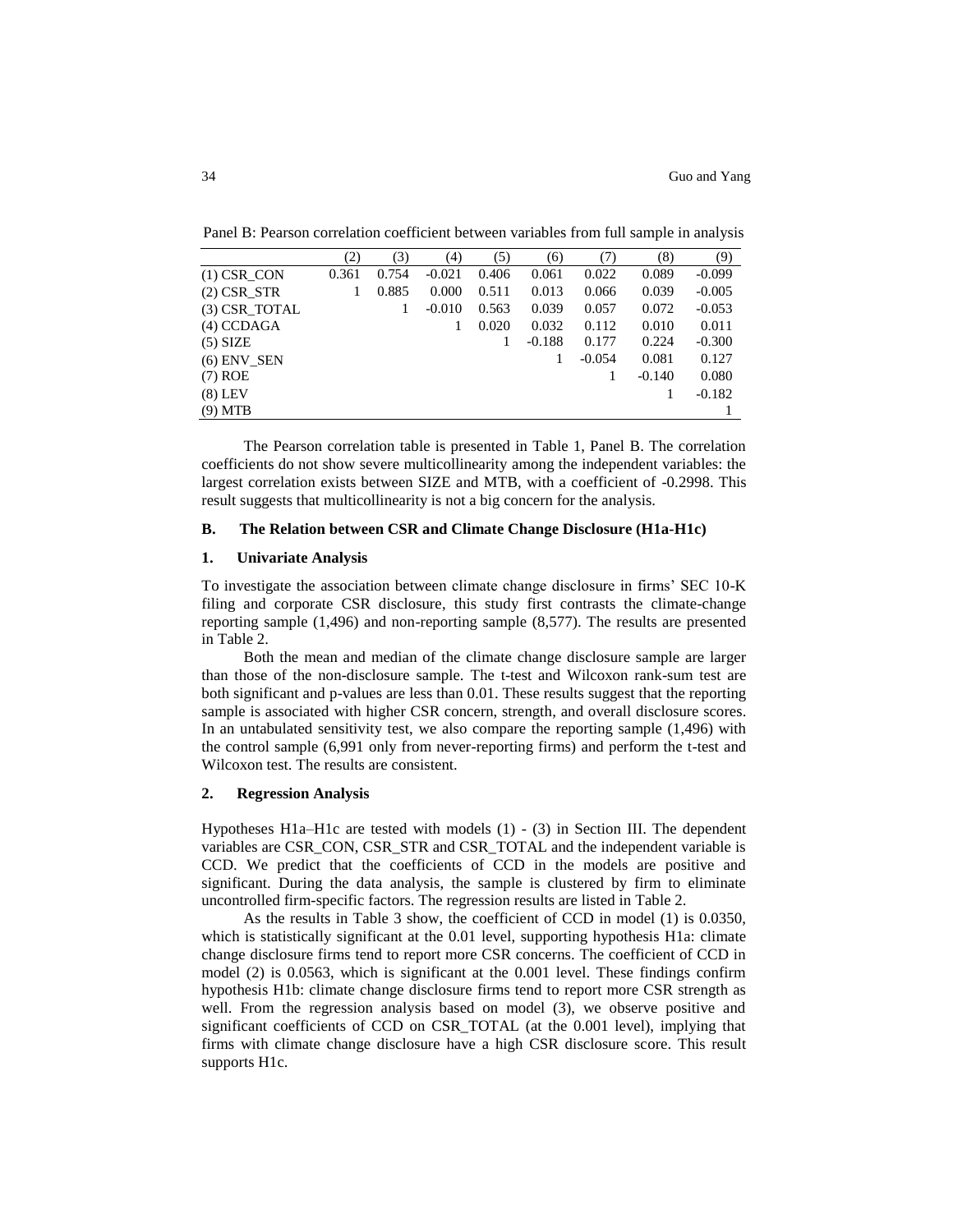| Directoried toot on mean (Ctoot) and meanan (Willebroth test) / descriptive analysis |             |          |             |                  |             |         |  |  |
|--------------------------------------------------------------------------------------|-------------|----------|-------------|------------------|-------------|---------|--|--|
| Model                                                                                | (1)         |          | (2)         |                  | (3)         |         |  |  |
| Dependent Variable                                                                   | CSR_CON     |          | CSR STR     | <b>CSR TOTAL</b> |             |         |  |  |
|                                                                                      | Coefficient | Pr       | Coefficient | Pr               | Coefficient | Pr      |  |  |
| Intercept                                                                            | 0.341       | 0.380    | $-0.163$    | 0.812            | 0.178       | 0.868   |  |  |
| <b>CCD</b>                                                                           | 0.035       | 0.004    | 0.056       | 0.001            | 0.091       | 0.000   |  |  |
| <b>SIZE</b>                                                                          | 0.062       | < 0.0001 | 0.127       | < 0.0001         | 0.189       | < .0001 |  |  |
| <b>ENV_SEN</b>                                                                       | 0.159       | 0.110    | 0.152       | 0.343            | 0.311       | 0.1891  |  |  |
| <b>ROE</b>                                                                           | $-0.049$    | < 0.0001 | $-0.086$    | < 0.0001         | $-0.134$    | < .0001 |  |  |
| <b>LEV</b>                                                                           | $-0.060$    | 0.002    | $-0.156$    | < 0.0001         | $-0.216$    | < .0001 |  |  |
| <b>MTB</b>                                                                           | 0.006       | 0.026    | 0.039       | < 0.0001         | 0.045       | < .0001 |  |  |
| Firm Cluster                                                                         |             | Yes      |             | Yes              |             | Yes     |  |  |
| Year Fixed Effect                                                                    |             | Yes      |             | Yes              |             | Yes     |  |  |
| <b>Industry Fixed Effect</b>                                                         |             | Yes      |             | Yes              |             | Yes     |  |  |
| Adj. R2                                                                              |             | 0.361    |             | 0.351            |             | 0.447   |  |  |
| N                                                                                    |             | 10,073   |             | 10,073           |             | 10,073  |  |  |

**Table 2**

Difference test on mean (t-test) and median (Wilcoxon test) / descriptive analysis

**Table 3**  Regression results based on models (1) - (3)

|                  | Climate Change      |        |                        | Climate Change |                 |          |
|------------------|---------------------|--------|------------------------|----------------|-----------------|----------|
|                  | Reporting firm-year |        | Non-Reporting          |                |                 |          |
|                  | Obs. (1,496)        |        | Firm-Year Obs. (8,577) |                | Difference Test |          |
|                  |                     |        |                        |                | t-test          | Wilcoxon |
| Variable         | Mean                | Median | Mean                   | Median         | p-value         | p-value  |
| CSR CON          | 0.382               | 0.286  | 0.272                  | 0.286          | < 0.0001        | < 0.0001 |
| CSR STR          | 0.321               | 0.143  | 0.181                  | $_{0}$         | < 0.0001        | < 0.0001 |
| <b>CSR TOTAL</b> | 0.703               | 0.429  | 0.453                  | 0.286          | < 0.0001        | < 0.0001 |

# **C. The Impact of the SEC 2010 Guidance on Corporate Social Responsibility Disclosure**

According to its opponents, the SEC 2010 Guidance will deter overall CSR disclosure due to increasing liability concerns from the SEC and the public. This logic becomes one of the primary reasons opponents reject the SEC 2010 Guidance. If this argument is correct, the empirical results based on model (4) should reject H2: the coefficient of CCDAGA should be negative and statistically significant.

Table 4 summarizes the regression results from model (4). We run a regression analysis on the full sample first. We also test the impact of SEC 2010 Guidance for climate change disclosure firms only. According to the results, the coefficients of CCDAGA in model (4) are not significant, as we predict in H2. Thus, the empirical evidence from this study does not conclude that the passage of climate change disclosure guidance in 2010 has a significant adverse effect on firms' CSR reporting, as the opponents of the SEC 2010 Guidance feared.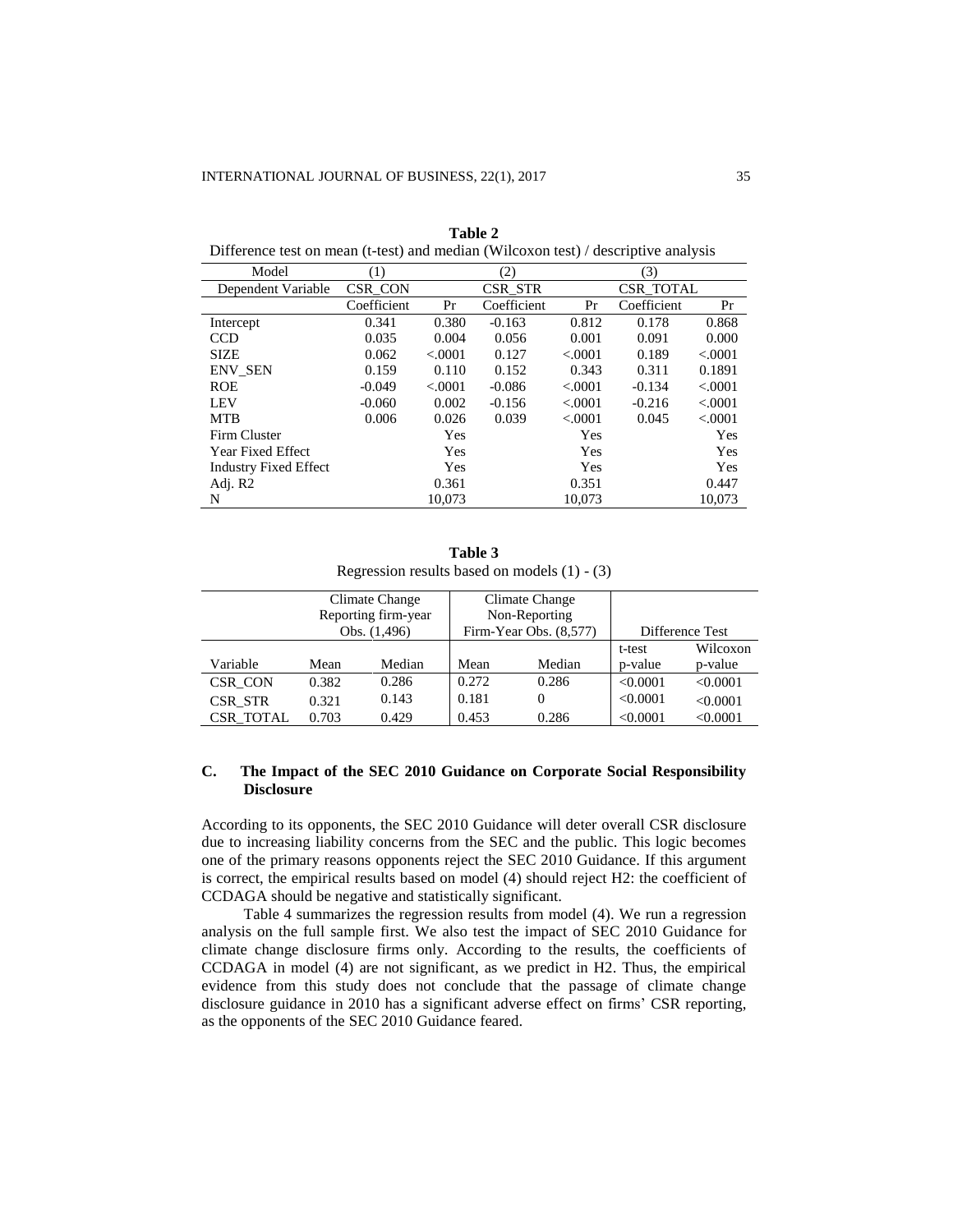|                              |                    |         | Climate Change Disclosure |          |  |
|------------------------------|--------------------|---------|---------------------------|----------|--|
| Sample                       | <b>Full Sample</b> |         | Firms                     |          |  |
| Dependent Variable:          | <b>CSR TOTAL</b>   |         | <b>CSR TOTAL</b>          |          |  |
|                              | Coefficient        | Pr      | Coefficient               | Pr       |  |
| Intercept                    | 0.1301             | 0.9032  | $-1.8657$                 | < 0.0001 |  |
| <b>CCDAGA</b>                | 0.0297             | 0.3355  | 0.0384                    | 0.7394   |  |
| <b>SIZE</b>                  | 0.1916             | < 0.001 | 0.2948                    | < 0.001  |  |
| <b>ENV_SEN</b>               | 0.3211             | 0.1773  | 0.4380                    | 0.1692   |  |
| <b>ROE</b>                   | $-0.1318$          | < 0.001 | $-0.2011$                 | 0.0095   |  |
| <b>LEV</b>                   | $-0.2126$          | < 0.001 | $-0.4067$                 | 0.0002   |  |
| <b>MTB</b>                   | 0.0440             | < 0.001 | 0.1252                    | < 0.001  |  |
| Firm Cluster                 |                    | Yes     |                           | Yes      |  |
| <b>Year Fixed Effect</b>     |                    | Yes     |                           | Yes      |  |
| <b>Industry Fixed Effect</b> |                    | Yes     |                           | Yes      |  |
| Adj. R <sub>2</sub>          |                    | 0.4437  |                           | 0.5613   |  |
| N                            |                    | 10.073  |                           | 1,496    |  |

**Table 4** Regression results on the impact of SEC 2010 guidance on firm's CSR disclosure

## **V. ADDITIONAL ANALYSIS**

In addition to the main tests mentioned in Section IV, we performed a paired sample design to address selection bias concerns. In the paired sample sensitivity test, this study identifies a group of matched control firms not disclosing climate change information during the 2007-2012 timeframe. The process involves matching each sample firm with a control firm based on its two-digit SIC code, fiscal year, and total assets each year to control for the effect of firm size. It sets the matching priority based on SIC code and then minimizes the differences in total assets between the climate change disclosure firms and the control firms by selecting different non-climate-change disclosure firms. Only firms having properly matched control firms are left in the final (paired) sample. The final paired sample consists of 1,099 reporting firm-year observations (from 503 distinct firms) and their one-to-one matched control observations (from 570 distinct firms). A propensity score matching method was also conducted as an alternative measure. The sample is smaller but the results are identical.

#### **A. Paired Sample Test on H1a-H1c**

According to H1a, H1b, and H1c, climate change disclosure is positively associated with firm CSR concerns, strengths, and overall disclosure scores. The empirical test results based on the full sample confirm H1a -H1c (the results shown in Section IV). Here, a matched sample is used to repeat the analysis. The regression outputs based mainly on models (1)-(3) are provided in Table 5. Similar to the full sample analysis, the paired sample regression shows both significant and positive coefficients of CCD when the dependent variable is CSR\_CON, CSR\_STR, and CSR TOTAL respectively, as seen in Table 5.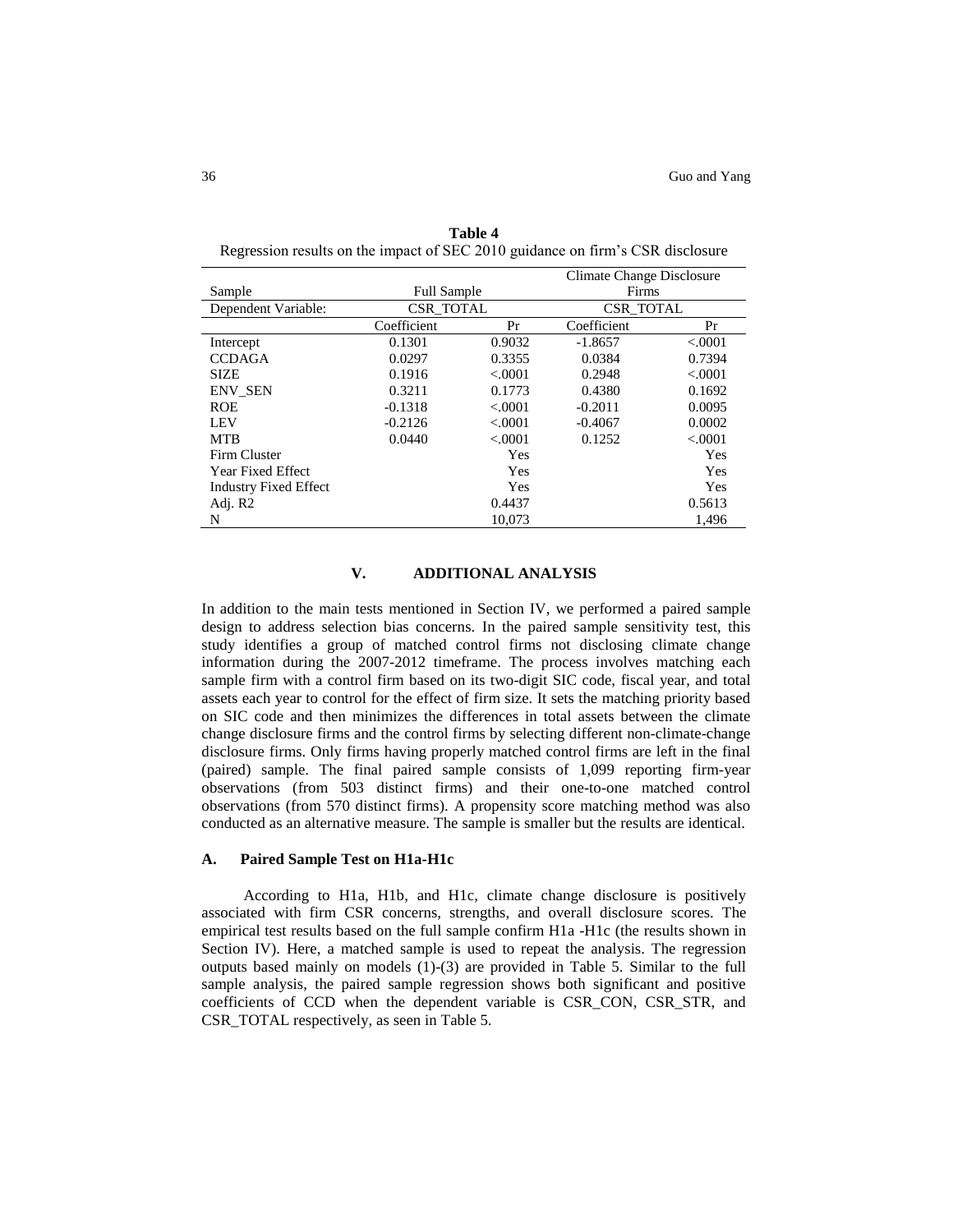#### **Table 5**

Paired sample test of the association of climate change disclosure and firm CSR concerns, strengths and overall disclosure following models (1)-(3)

| Model                        | (1)         |            | (2)            |            | (3)              |            |
|------------------------------|-------------|------------|----------------|------------|------------------|------------|
| Dependent Variable           | CSR CON     |            | <b>CSR STR</b> |            | <b>CSR TOTAL</b> |            |
|                              | Coefficient | Pr         | Coefficient    | Pr         | Coefficient      | Pr         |
| Intercept                    | $-0.453$    | < 0.0001   | $-1.306$       | < 0.0001   | $-1.759$         | < .0001    |
| <b>CCD</b>                   | 0.033       | 0.036      | 0.046          | 0.049      | 0.079            | 0.012      |
| <b>SIZE</b>                  | 0.083       | < 0.0001   | 0.191          | < .0001    | 0.274            | < .0001    |
| <b>ENV SEN</b>               | 0.121       | 0.323      | 0.103          | 0.525      | 0.224            | 0.364      |
| <b>ROE</b>                   | $-0.080$    | 0.046      | $-0.207$       | 0.000      | $-0.288$         | 0.001      |
| <b>LEV</b>                   | $-0.091$    | 0.020      | $-0.253$       | < .0001    | $-0.344$         | < .0001    |
| <b>MTB</b>                   | 0.006       | 0.475      | 0.080          | < 0.0001   | 0.086            | < .0001    |
| Firm Cluster                 |             | <b>Yes</b> |                | <b>Yes</b> |                  | <b>Yes</b> |
| Year Fixed Effect            |             | Yes        |                | Yes        |                  | Yes        |
| <b>Industry Fixed Effect</b> |             | Yes        |                | Yes        |                  | Yes        |
| Adj. R2                      |             | 0.414      |                | 0.456      |                  | 0.535      |
| N                            |             | 2.198      |                | 2,198      |                  | 2,198      |

# **B. Paired Sample Test on H2**

To confirm the conclusion from the test on H2, we re-run model (4) on a matched sample. The regression results are presented in Table 6.

Since the coefficients of CCDAGA are not significant, the sensitivity test here points to the same conclusion as that in Section IV C: there is no empirical evidence to show that the SEC 2010 Guidance discourages firms' environmental and CSR reporting.

**Table 6** Paired sample test on the impact of the SEC 2010 guidance on CSR reporting

| Sample                       | <b>Full Sample</b> |          | Climate Change Disclosure firm |          |  |
|------------------------------|--------------------|----------|--------------------------------|----------|--|
| Dependent Variable:          | <b>CSR TOTAL</b>   |          | <b>CSR TOTAL</b>               |          |  |
|                              | Coefficient        | Pr       | Coefficient                    | Pr       |  |
| Intercept                    | $-1.775$           | < 0.0001 | $-2.141$                       | < 0.0001 |  |
| <b>CCDAGA</b>                | 0.051              | 0.295    | 0.015                          | 0.914    |  |
| <b>SIZE</b>                  | 0.276              | < .0001  | 0.321                          | < 0.0001 |  |
| <b>ENV SEN</b>               | 0.240              | 0.335    | 0.402                          | 0.209    |  |
| <b>ROE</b>                   | $-0.283$           | 0.001    | $-0.371$                       | 0.011    |  |
| <b>LEV</b>                   | $-0.342$           | < 0.0001 | $-0.419$                       | 0.001    |  |
| <b>MTB</b>                   | 0.082              | < 0.001  | 0.149                          | < 0001   |  |
| Firm Cluster                 |                    | Yes      |                                | Yes      |  |
| Year Fixed Effect            |                    | Yes      |                                | Yes      |  |
| <b>Industry Fixed Effect</b> |                    | Yes      |                                | Yes      |  |
| Adj. R2                      |                    | 0.533    |                                | 0.581    |  |
| N                            |                    | 2,198    |                                | 1.099    |  |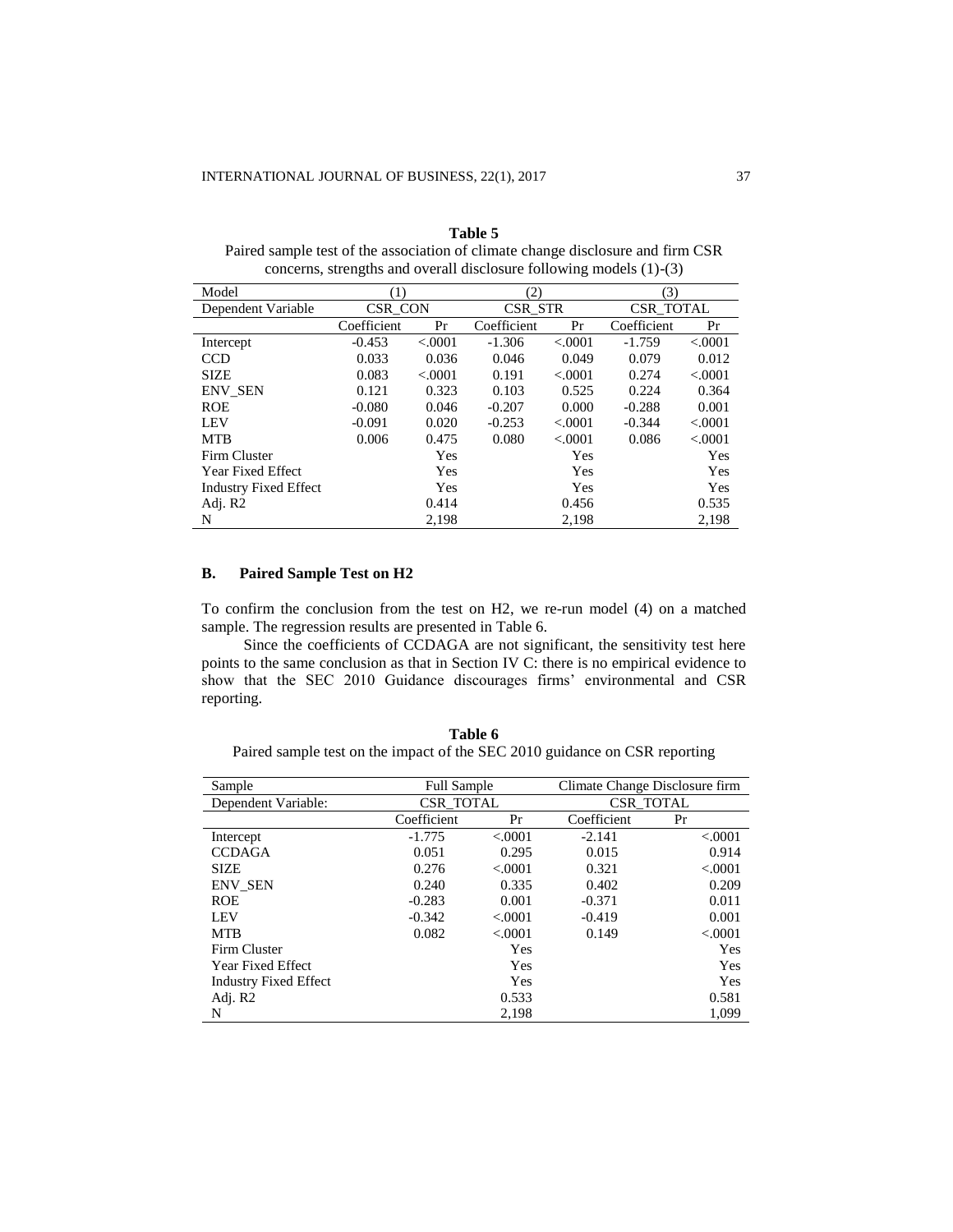## **VI. CONCLUSION**

Climate change impacts our society and ecosystems in a broad variety of ways. Because of the significant differences in the causes and effects of other environmental and corporate social responsibility issues, climate change deserves special attention in accounting research. Before 2010, there were no specific guidelines from the FASB or the SEC on climate change issues for U.S. companies. A significant milestone was reached in the U.S. when the SEC announced its Commission Guidance Regarding Disclosure Related to Climate Change (Release Nos. 33-9106; 34-61469; FR-82) to address climate change concerns, on February 8, 2010. This study attempts to answer the following question: What is the impact of the SEC 2010 Guidance on firms' CSR reporting?

This study investigates the research questions by comparing climate change disclosure firms and non-disclosure firms between the period before and after the effective date of the SEC 2010 Guidance. Because its intrinsic complexity and inner correlation raise concerns about an endogenous selection bias, this study also uses a paired samples method to mitigate such a concern.

As stakeholder theory predicts, our results confirm that climate change disclosure is positively associated with a firm's CSR strengths/concerns and therefore overall disclosure. Further, this study suggests that the SEC 2010 Guidance does not have an adverse effect on firms' overall CSR disclosures, as opponents of the SEC 2010 Guidance claim.

By incorporating financial data from COMPUSTAT and CSR indexes from KLD STATS covering the period from 2007 to 2012, this work provides empirical evidence for various capital market participants, such as the SEC, to justify the requirement of climate change disclosure and evaluate the impact of the 2010 SEC Guidance on firms' 10-K reporting. In addition, this study contributes to accounting literature by identifying an underlying association between corporate climate change disclosure and CSR disclosure.

#### **ENDNOTES**

- 1. S. 1393 and H.R. 2603: See
- http://www.congress.gov/bill/112th-congress/house-bill/2603/all-info 2. Coburn et al., 2011; Davis Polk and Wardwell, 2011; Karol, 2011; Shorter, 2013:
	- In addition, only 2010 data are included in their investigations.

#### **REFERENCES**

- Ahmad, Z., S. Hassan, and J. Mohammad, 2003, "Determinants of Environmental Reporting in Malaysia." *International Journal of Business Studies,* 11(1), 69-90.
- Araya, M., 2006, "To Tell or Not to Tell? Determinants of Environmental Disclosure and Reporting in Corporate Latin America" (Doctoral dissertation). Retrieved from WorldCat database. (153913605)
- Bain, J.S., 1959, *Industrial Organization*. New York, NY: Wiley.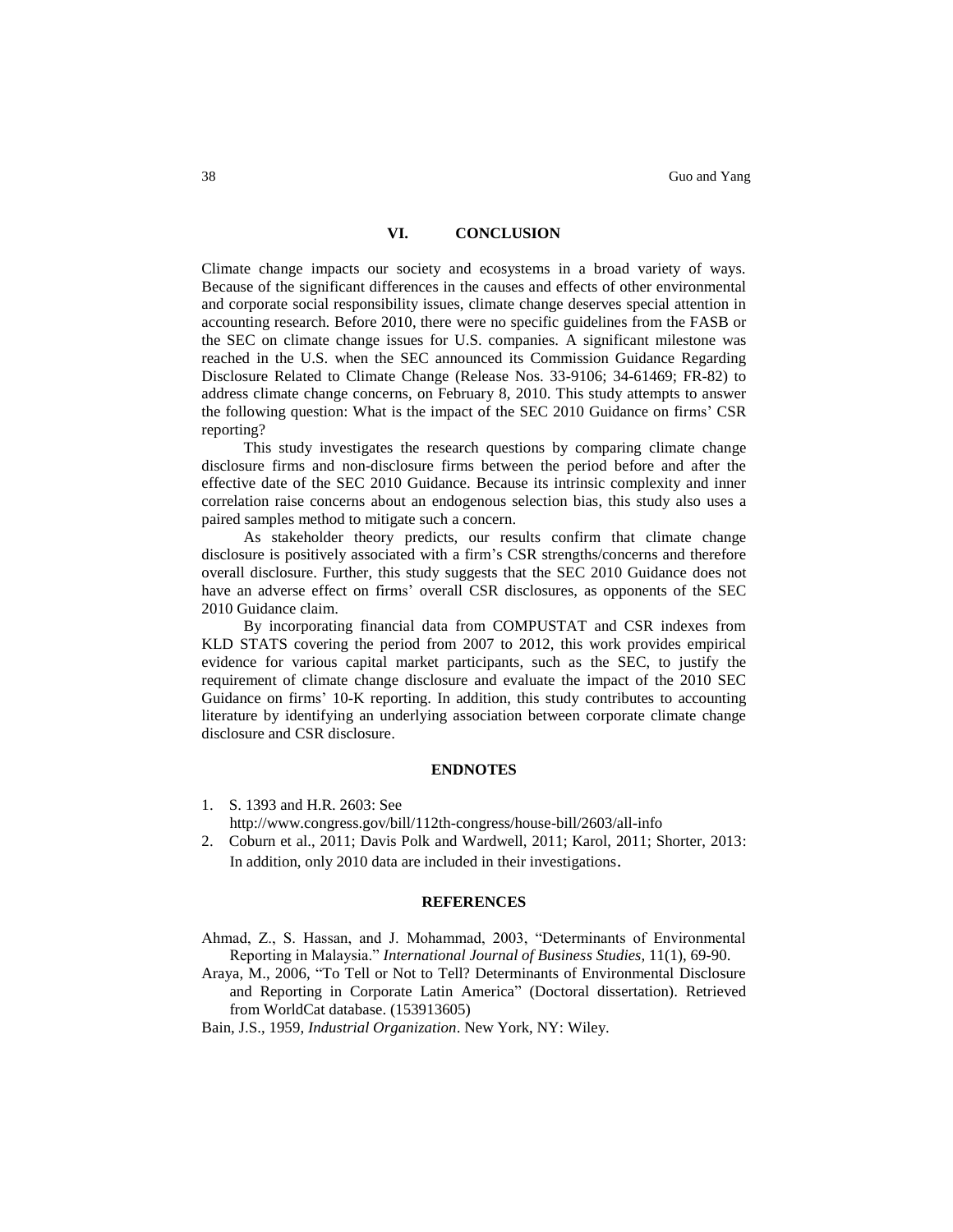- Bansal, P., and I. Clelland, 2004, "Talking Trash: Legitimacy, Impression Management, and Unsystematic Risk in the Context of the Natural Environment." *Academy of Management Journal*, 47(1), 93-103.
- Bini, L., F. Giunta, and F. Dainelli, 2010, "Signalling Theory and Voluntary Disclosure to the Financial Market-Evidence from the Profitability Indicators Published in the Annual Report." *Available at SSRN 1930177*.
- Bonini, S., L. Mendonca, and M. Rosenthal, 2008, "From Risk to Opportunity: How Global Executives View Sociopolitical Issues." *McKinsey Quarterly* (October).
- Carroll, A., 1979, "A Three Dimensional Model of Corporate Performance." *Academy of Management Review*, 4, 99-120.
- Cho, S.Y., C. Lee, and Jr. Pfeiffer, 2013, "Corporate Social Responsibility Performance and Information Asymmetry." *Journal of Accounting and Public Policy*, 32, 71-83.
- Coburn, J., S.H. Donahue, and S. Jayanti, 2011, "Disclosing Climate Risks and Opportunities in SEC Filings: A Guide for Corporate Executives, Attorneys and Directors." Boston, MA: Ceres.
- Cooper, D.J., and M.J. Sherer, 1984, "The Value of Corporate Accounting Reports: Arguments for a Political Economy of Accounting*." Accounting, Organizations and Society*, 9 (3-4), 207-32.
- Cormier, D., and M. Magnan, 1999, "Corporate Environmental Disclosure Strategies: Determinants, Costs and Benefits." *Journal of Accounting, Auditing and Finance*, 14(4), 429-451.
- Cormier, D., and M. Magnan, 2003, "Environmental Reporting Management: A Continental European Perspective." *Journal of Accounting and Public Policy*, 22(1), 43-62.
- Davis Polk and Wardwell LLP., 2011, "Environmental disclosure in SEC filings 2011 update.
- Dawkins, C., and J.W. Fraas, 2011, "Coming Clean: The Impact of Environmental Performance and Visibility on Corporate Climate Change Disclosure." *Journal of Business Ethics*, 100(2), 303-322.
- Deegan, C., 2002, "The Legitimizing Effect of Social and Environmental Disclosures A Theoretical Foundation." *Accounting, Auditing and Accountability Journal*, 15(3), 282-311.
- EcoWatch, 2013, "Investors Recommend Sustainability Disclosure Requirements for Global Stock Exchanges."
- Finch, N., 2005, "The Motivations for Adopting Sustainability Disclosure." MGSM Working Paper No. 2005-17. Retrieved from

- Freeman, R., 1984, "Strategic Management: A Stakeholder Perspective." Upper Saddle River, NJ: Prentice-Hall.
- Freidman, M., 1962, "Capitalism and Freedom." Chicago, IL: University of Chicago Press.
- Freidman, M., 1970, September 13, "The Social Responsibility of Business Is to Increase Its Profits." *New York Times*, pp. 122-126.
- Gray, R., R. Kouhy, and S. Lavers, 1995, "Corporate Social and Environmental Reporting: A Review of the Literature and A Longitudinal Study of UK Disclosure." *Accounting, Auditing and Accountability Journal*, 8(2), 47-77.

http://papers.ssrn.com/sol3/papers.cfm?abstract\_id=798724